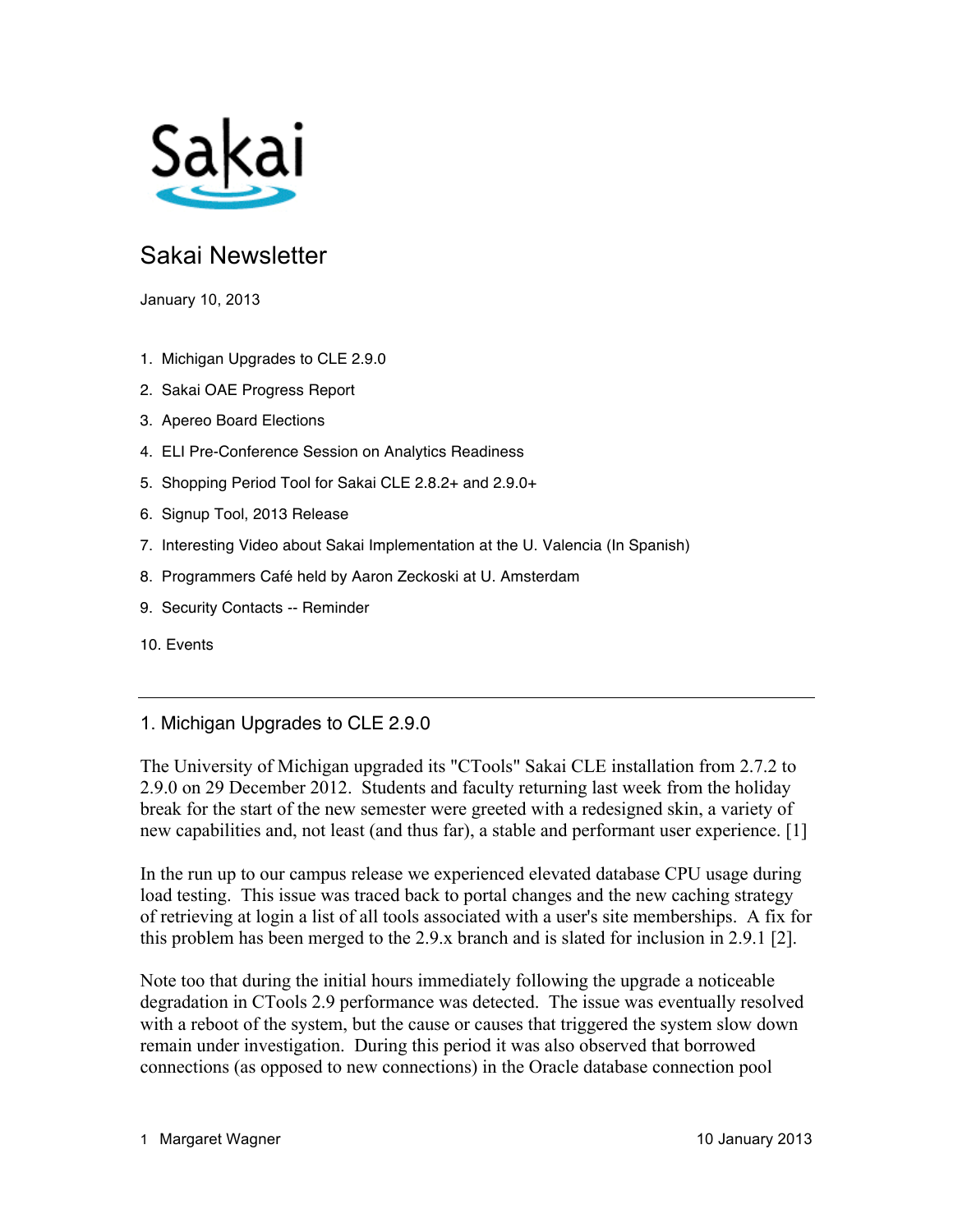were retrieving long textual CLOB data at very slow rates. An outdated connection pool or long-established database sessions may explain the slowdown in this case.

A small number of other issues have surfaced since the upgrade for which tickets are being generated in Sakai's Jira instance. [2] Also, a major refactoring of site object retrieval, handling and caching is currently under way that should result in improved 2.9.x performance for both the SiteService and the portal. [3]

We encourage all Sakai schools to consider upgrading to Sakai CLE 2.9 and we look forward to news of other successful upgrades from around the Community during 2013.

Cheers,

Anthony Whyte arwhyte@umich.edu

[1] https://ctools.umich.edu/gateway/; http://www.ur.umich.edu/update/archives/130109/ ctools

[2] https://jira.sakaiproject.org/browse/SAK-22907

[3] For example, https://jira.sakaiproject.org/browse/SAK-23120

[4] https://jira.sakaiproject.org/browse/KNL-1011

## 2. Sakai OAE Progress Report

Hi everyone,

The third Sakai OAE Progress Update Report, which can be found at [1], summarises the progress that has been made against the end-of-year milestone that was set back in September. It also provides an overview of the progress that has been made since the last progress report, mostly in the areas of search, activities, preview processing and the user interface.

The team is planning to organise a community webinar later this month, where the implemented functionality will be demoed. An announcement will be made once a date has been chosen.

[1] https://oaecommunity.sakaiproject.org/p/oQUSwec4mg/Christmas%20Progress%20Report.pdf

Kind regards,

Nicolaas Matthijs nicolaas.matthijs@caret.cam.ac.uk

2 Margaret Wagner 10 January 2013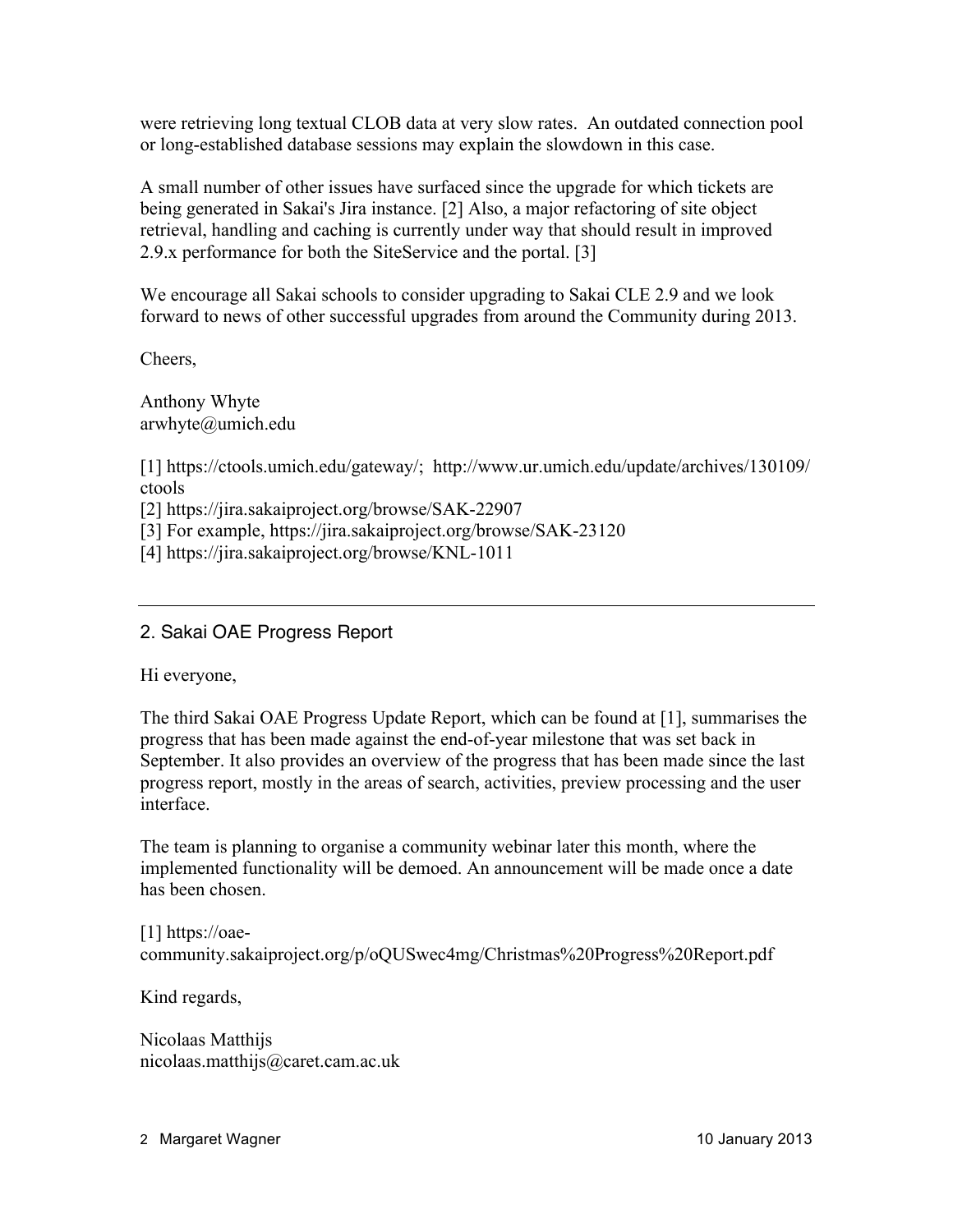# 3. Apereo Board Elections

Dear Colleagues,

As you will be aware, Jasig and Sakai have merged in order to better serve the needs of the higher education community. Our new organisation, Apereo, came into being in late **December** 

Within this new framework, our projects will remain largely self-organising and continue to rely to a significant degree on contributed and volunteer effort. The same is true of our new Foundation. Over the course of the next eighteen months we will develop Apereo to better serve existing projects and their communities, and help incubate new and innovative software and approaches.

To accomplish this we need the active engagement of our communities and a strong, representative board. During January, we will be electing four new Apereo board members. These will be elected by the membership as a whole, and will join the four representatives each of Jasig and Sakai who have already been appointed.

The timetable for the election process is as follows:

Monday 14th January - Call for nominations

Tuesday 22nd January - Nominations close

Wednesday 30th January - Publish candidates' personal statements on Apereo website election notice out - polls open

Thursday 7th February - Polls close

There will be a membership meeting associated with the ballot. Notice of this teleconference will be circulated shortly. This is a tight schedule, but we have much to do, and I am sure you understand the need for solid, inclusive governance.

Information on the responsibilities of Board members can be found in the Apereo bylaws, which can be found at http://www.apereo.org/governance/bylaws. The existing Board has also put together a guidance note on expectations associated with Board membership which can be found at http://www.apereo.org/governance/board-member-expectations.

If you wish to nominate someone to serve on the Board, please mail Deborah Smith (dsmith@concentra-cms.com), providing the nominee's name and contact details. It would be helpful if you could check that the individual is willing to stand, but this is not essential. Please note that self-nomination is allowed.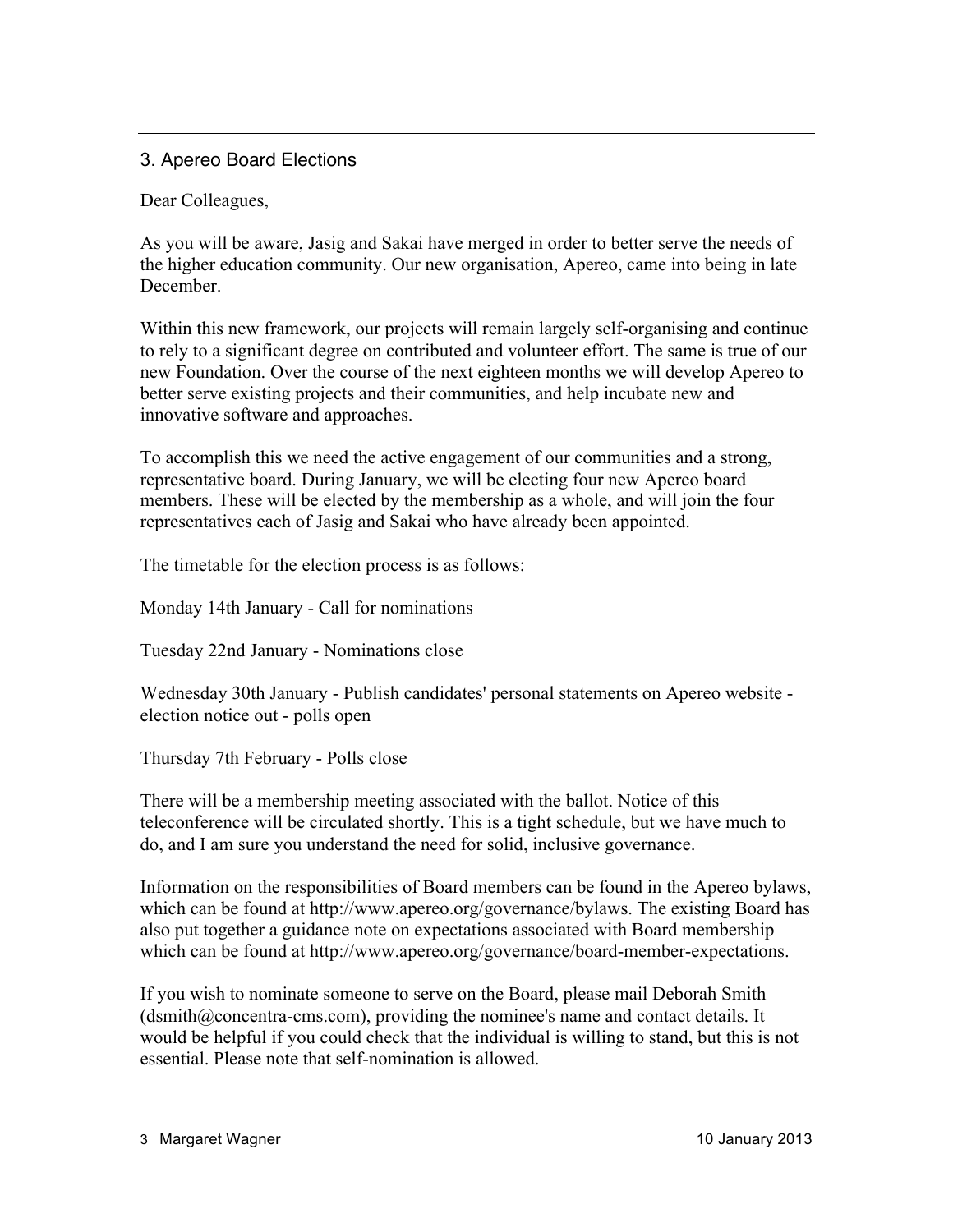Lastly, please consider standing for Board election yourself. This represents a significant opportunity to play a shaping role in the formative stage of our new organisation. Your participation and energy would be greatly appreciated.

Regards,

Ian Dolphin

Executive Director, Apereo Foundation ian.dolphin@apereo.org

4. ELI Pre-Conference Session on Analytics Readiness

Hello all,

If you will be attending the EDUCAUSE Learning Initiative (ELI) Annual Meeting in February, please consider registering for our pre-conference seminar on analytics readiness. Our goal is to come out with the core of an analytics readiness survey. Your brainpower would be a wonderful asset! Please let me know if you have any questions!

http://bit.ly/laready\_eli

Presenters:

Kimberly Arnold Evaluation Consultant, University of Wisconsin-Madison

Steven Lonn Research Specialist, University of Michigan-Ann Arbor

Matthew D. Pistilli Research Scientist, Purdue University

From the seminar webpage:

What is necessary for an institution to begin using analytics to inform teaching and learning? This session will review and discuss current findings and components of learning analytics frameworks as identified by experts in the field. The audience will engage in discussion and hands-on activities that synthesize these ideas to begin to identify the readiness of learning analytics success at their own institutions. Furthermore,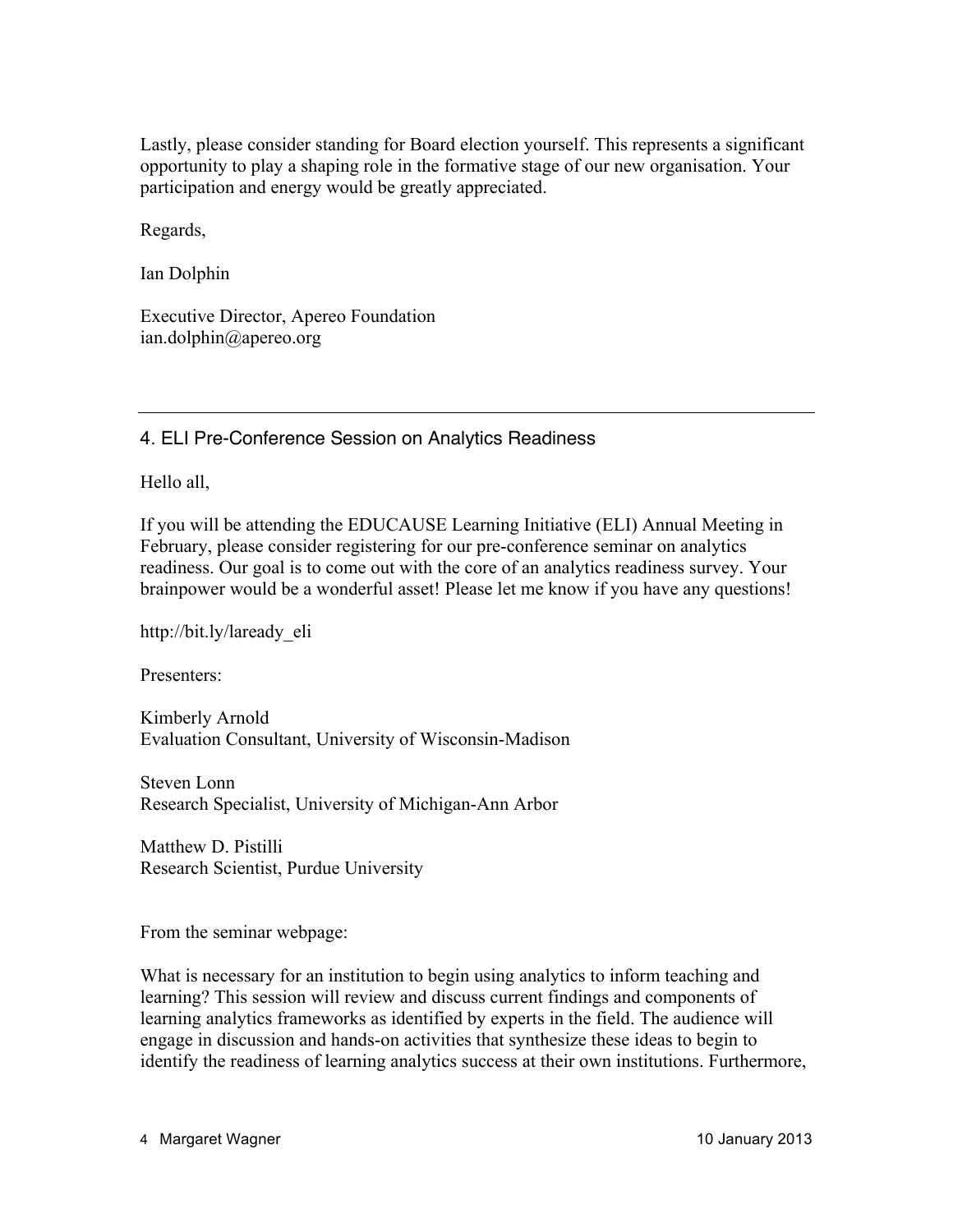participants will collaboratively develop the core elements of a crowdsourced survey instrument that will focus on the elements necessary for institutional-level readiness and the likelihood of achieving success in learning analytics.

Steven Lonn, Ph.D.

Research Specialist USE Lab, Digital Media Commons, The Duderstadt Center Learning & Teaching, MLibrary, University of Michigan Web: http://www.umich.edu/~slonn Skype: stevelonn | Twitter: stevelonn

# 5. Shopping Period Tool for Sakai CLE 2.8.2+ and 2.9.0+

Dear Fellow Sakai Users,

Columbia University is pleased to announce the release of the Shopping Period tool for the Sakai CLE. This tool is an extension of the Delegated Access tool and allows schools, departments and instructors to open course content to the public and/or authenticated users during a specific time period for the purpose of registration. Individuals, courses and tools within each course can be made available. Like in the Delegated Access tool, institutions can choose what role (permissions) students shopping for course content will inherit.

The Shopping Period tool was conceived of and designed by Columbia University and was developed by The Longsight Group under contract. Bryan Holladay of Longsight is the lead developer. The tool is licensed under the Educational Community License, Version 2.0.

The tool was first launched in Jan 2011 as a pilot and production launched in September 2011. During the fall-2011 term, course content of over 2300 courses was made available to students during the registration period. While most course content is limited to authenticated users, a list of open courses may be viewed at "Search Viewable Courses" on the gateway page: https://courseworks.columbia.edu/welcome/ or directly at https://courseworks.columbia.edu/portal/site/VIEWABLE\_COURSES

See more information about this tool below. If you have any questions or need additional information, please contact Maneesha Aggarwal at Maneesha@columbia.edu.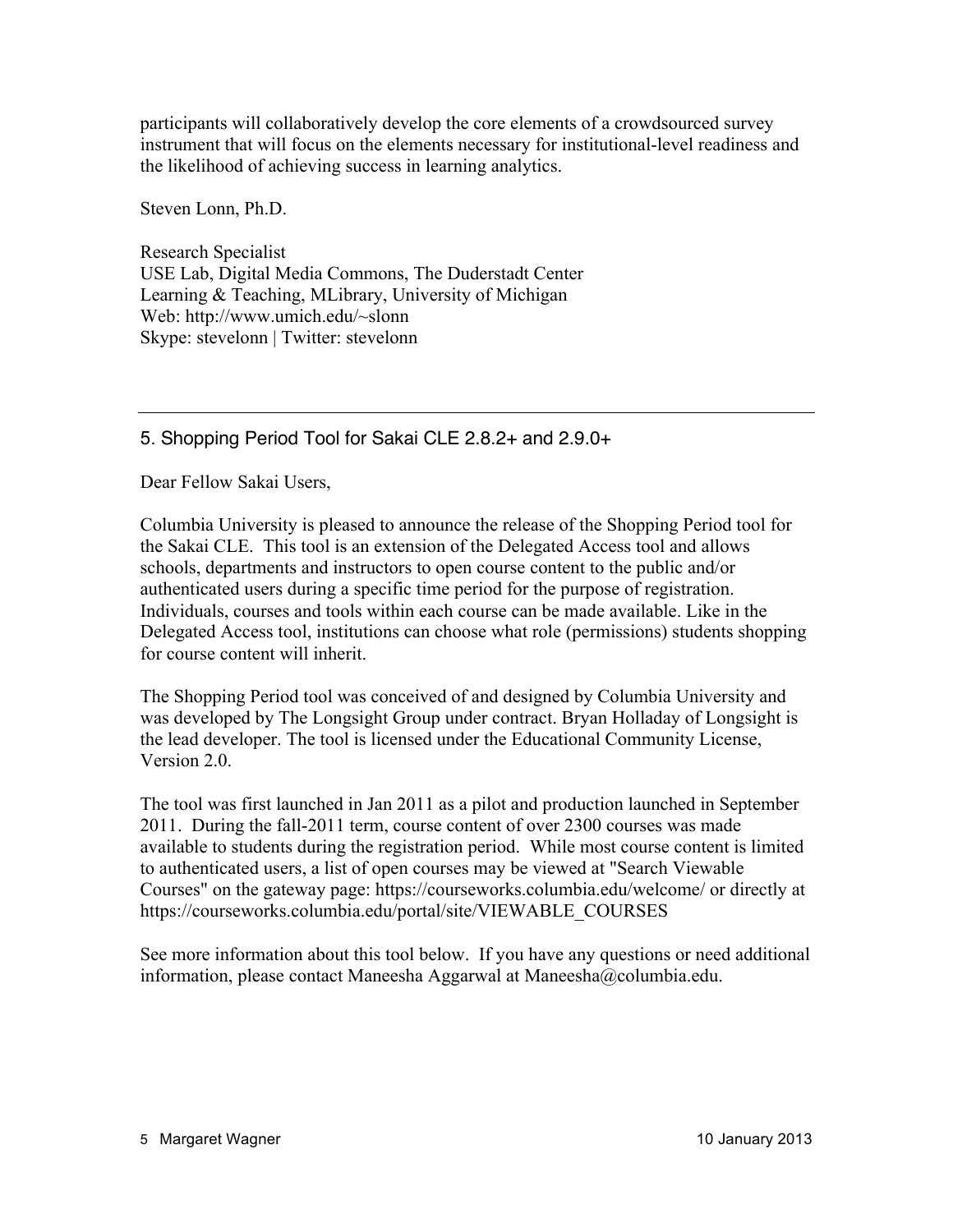#### **Documentation**:

Confluence site with screen shots are available at: https://confluence.sakaiproject.org/display/DAC/Delegated+Access+Tool

#### **Conference**:

We plan to demonstrate this tool at the upcoming 2013 Sakai Conference in San Diego.

#### **Release 3.0 tag & 3.x branch:**

The 3.0 tag is available at https://source.sakaiproject.org/contrib/delegatedaccess/tags/delegatedaccess-3.0/

The 3.x maintenance branch is available at https://source.sakaiproject.org/contrib/delegatedaccess/branches/3.x/

#### **Getting it to work on your instance:**

The Delegated Access and Shopping Period tools are capable of running in Sakai 2.8.2+ and Sakai 2.9.0+ without any patches to core tools.

Please reference https://confluence.sakaiproject.org/display/DAC/Delegated+Access+Tool#DelegatedAcc essTool-Building (header "Building") for more instructions and for earlier versions of Sakai.

Once it's built, look how to set up the tool at https://confluence.sakaiproject.org/display/DAC/Delegated+Access+Tool#DelegatedAcc essTool-UsingtheTool

#### **Jira:**

The Jira project is named Contrib: Delegated Access and has a prefix of "DAC" https://jira.sakaiproject.org/browse/DAC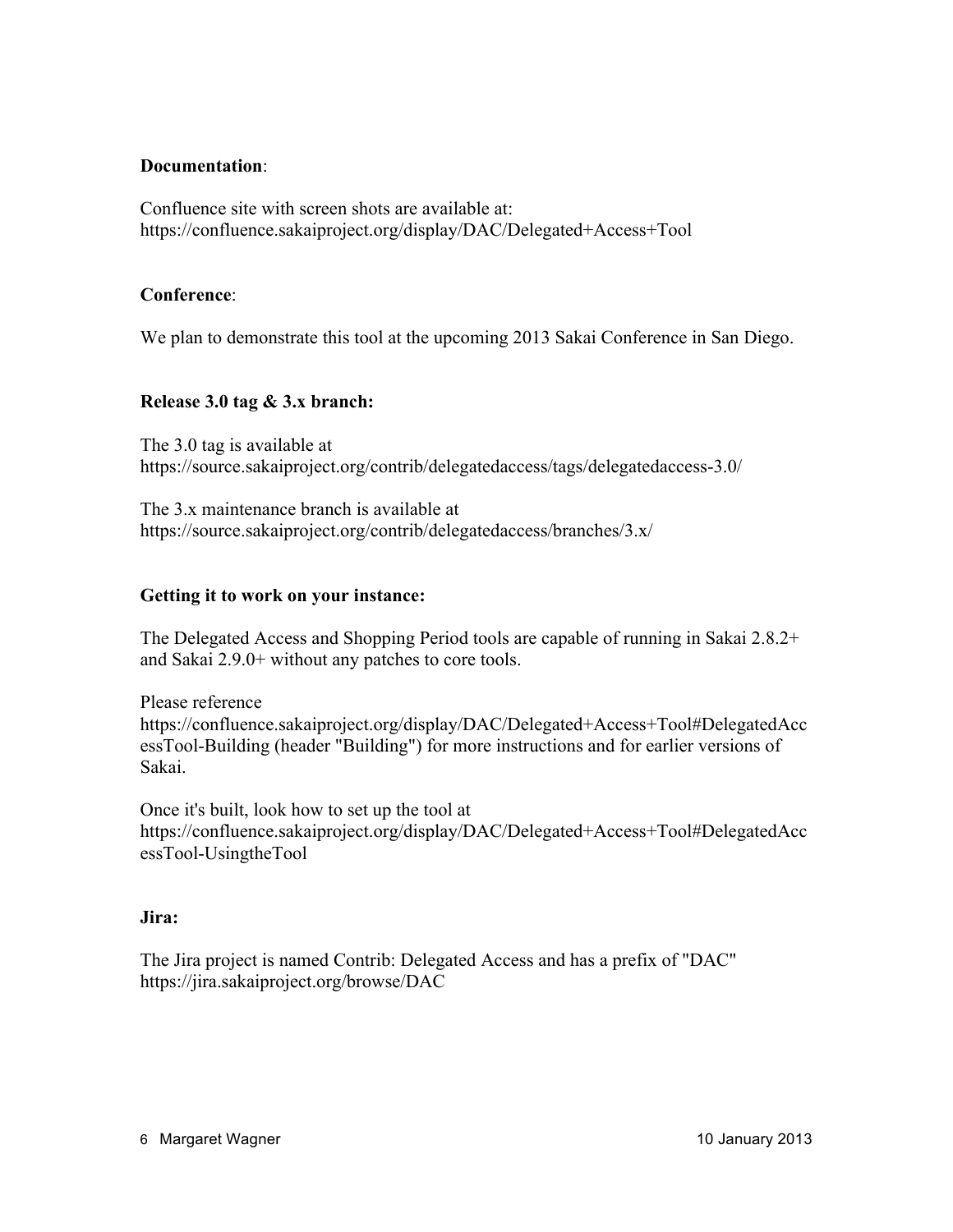#### **Live Demo:**

- Log into http://nightly2.sakaiproject.org:8085/portal

username: admin pw: admin

- Add "Delegated Access" to your My Workspace. (You have to do this through the "Worksite Setup" tool in MyWorkspace or the Administration Workspace.)

- Add "Shopping Period" to your Gateway page. (You have to do this through the "Sites" tool in MyWorkspace or Administration Workspace.)

- Go the Delegated Access tool and click "Search Users."

- Search for yourself (or another user you want to grant access to) and click the ID. This is where you can grant access to specific nodes in the hierarchy. Checking the boxes will enable the permissions. Doing this enables additional options in the tool, which will show up when reloaded.

- Grant yourself "Shopping Admin" permission on the top node and save.

- Refresh the browser.

- Click top nav link "Shopping Admin."

- Choose what sites and what permissions you want to test and save.

- Log out (or log in as a normal user) and go to the gateway page and use the Shopping Period tool.

Bryan Holladay holladay@longsight.com

6. New Signup Tool -- 2013 Release

#### Hi All,

We are pleased to announce a new annual 2013 release of the Signup Tool (version: Sign-up 1.0.0). We, at Yale, have just deployed this new version into production after our successful QA. We greatly appreciate Oxford University and Steve Swinsburg for their major contributions to this release. This release has many rich new features, bug fixes and it resolved up to 53 Jira issues.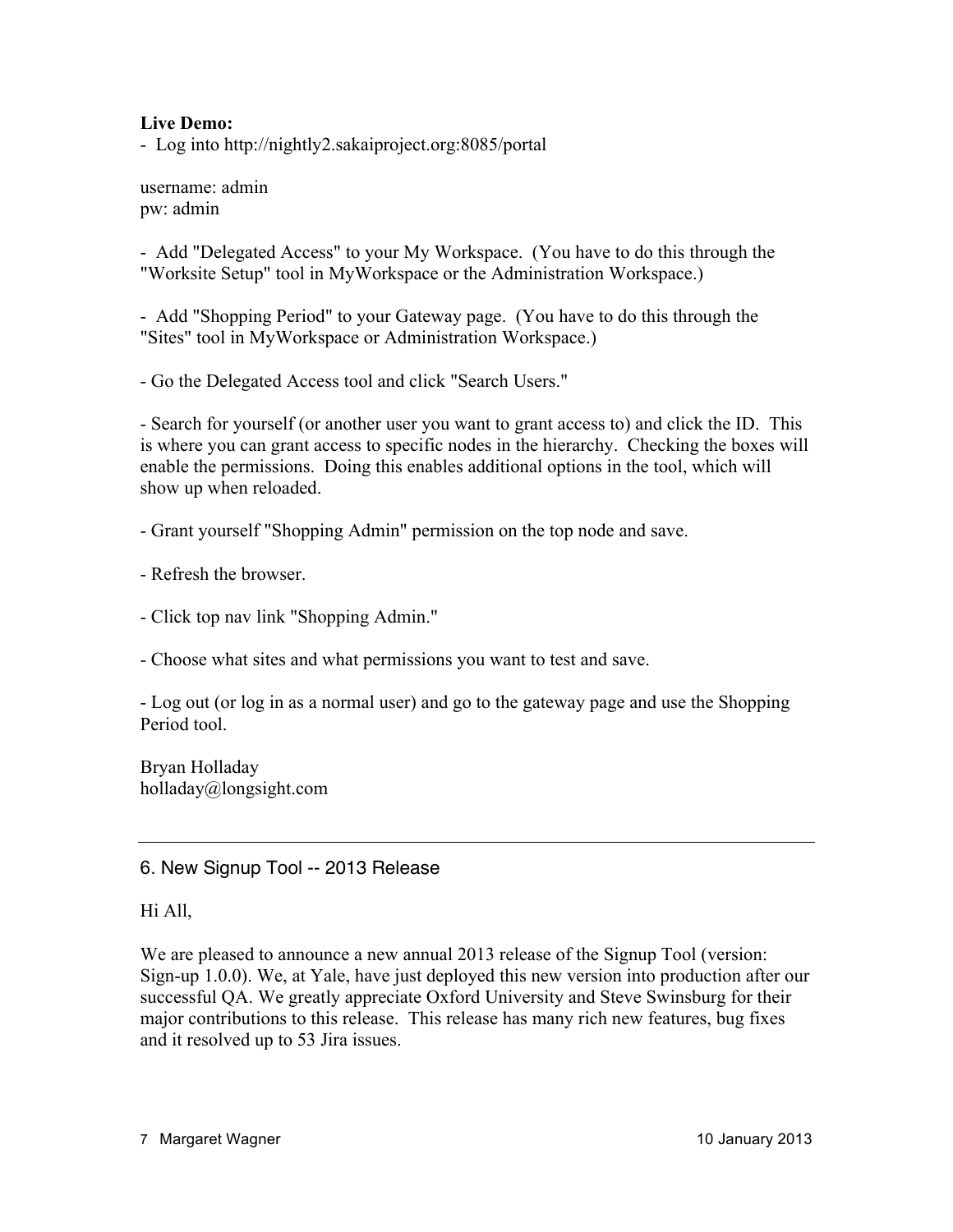It is now available for sakai-2-8-x and sakai-2-9-x version. For any other Sakai versions, you need to modify the pom.xml files in the signup tool accordingly to your selected Sakai version.

The major new features from this release are as follows:

- Provide the ability to auto-generate site-groups according to the time slot in the event

- Provide the iCal attachment for external Apps such as MS Outlook and Google Calendar

- Allow Event organizer to select multiple co-organizers (or coordinators) for managing the event

- Allow Organizer to define a category metadata

- Numerous bugs haven been fixed

Related Jira Issues shown below:

https://jira.sakaiproject.org/secure/IssueNavigator.jspa?reset=true&jqlQuery=project+%3 D+SIGNUP+AND+fixVersion+%3D+%221.0+[Tentative]%22+AND+status+%3D+Res olved+ORDER+BY+priority+DESC&mode=hide

The Signup Tool installation and configuration guides are available at:

https://confluence.sakaiproject.org/display/SIGNUP/Home

If you have any questions, please let me know.

Thanks,

Peter Liu peter.liu@yale.edu

7. Interesting Video about Sakai Implementation at the Universidad Politécnica de Valencia (In Spanish)

Hi,

This link will take you to the video (in Spanish) of a speech about the implementation of Sakai at the Universidad Politécnica de Valencia. Really interesting!

http://www.youtube.com/watch?v=okDhfL9leJk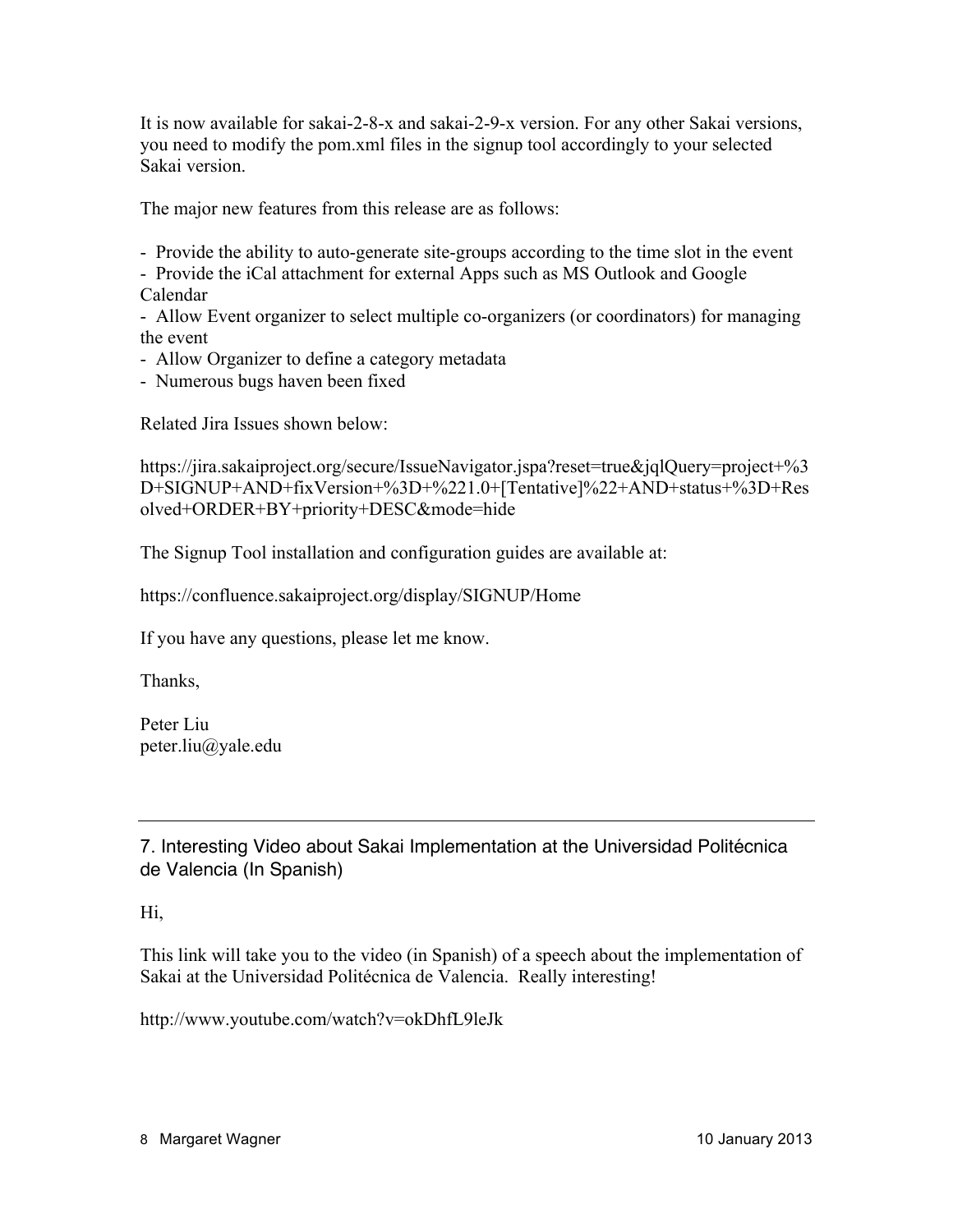Saludos

Diego del Blanco Orobitg

Director de operaciones diego.delblanco@samoo.es Tlf Oficina: 673 80 32 69 Tlf Móvil: 653 683 489 www.samoo.es

# 8. Programmers Café held by Aaron Zeckoski at the University of Amsterdam

Aaron Zeckoski delivered a programmers café at the University of Amsterdam on the 8th and 9th of January. The café taught 60 graduate software engineers the basics of developing in Sakai. The event took place at the science department (Faculteit der Natuurwetenschappen, Wiskunde en Informatica). The programmer's café is part of a larger month-long event where the students are split into scrum teams, which then build Learning tools using the BasicLTI protocol.

For more details about the event, feel free to read the abstract of two presentations that Alan Berg and Hans Dekkers from the University of Amsterdam are giving at the Sakai Conference in Paris (http://www.congres.upmc.fr/sakai2013/29.html).

Potential advantages of immersion of software engineers within a higher Education community source sphere are:

- Creation of a pool of software engineers who can build learning tools

- A nucleation point for collaboration between member organizations in a community

- The acceleration of key community goals within its software roadmap

- The immersion of software engineers in the mentality and ethics of a higher ED community

For more information, feel free to contact us by email or in person at the Paris conference.

Regards,

Alan Berg

Innovation working group On the use of ICT in Education & Research University of Amsterdam A.M.Berg@uva.nl